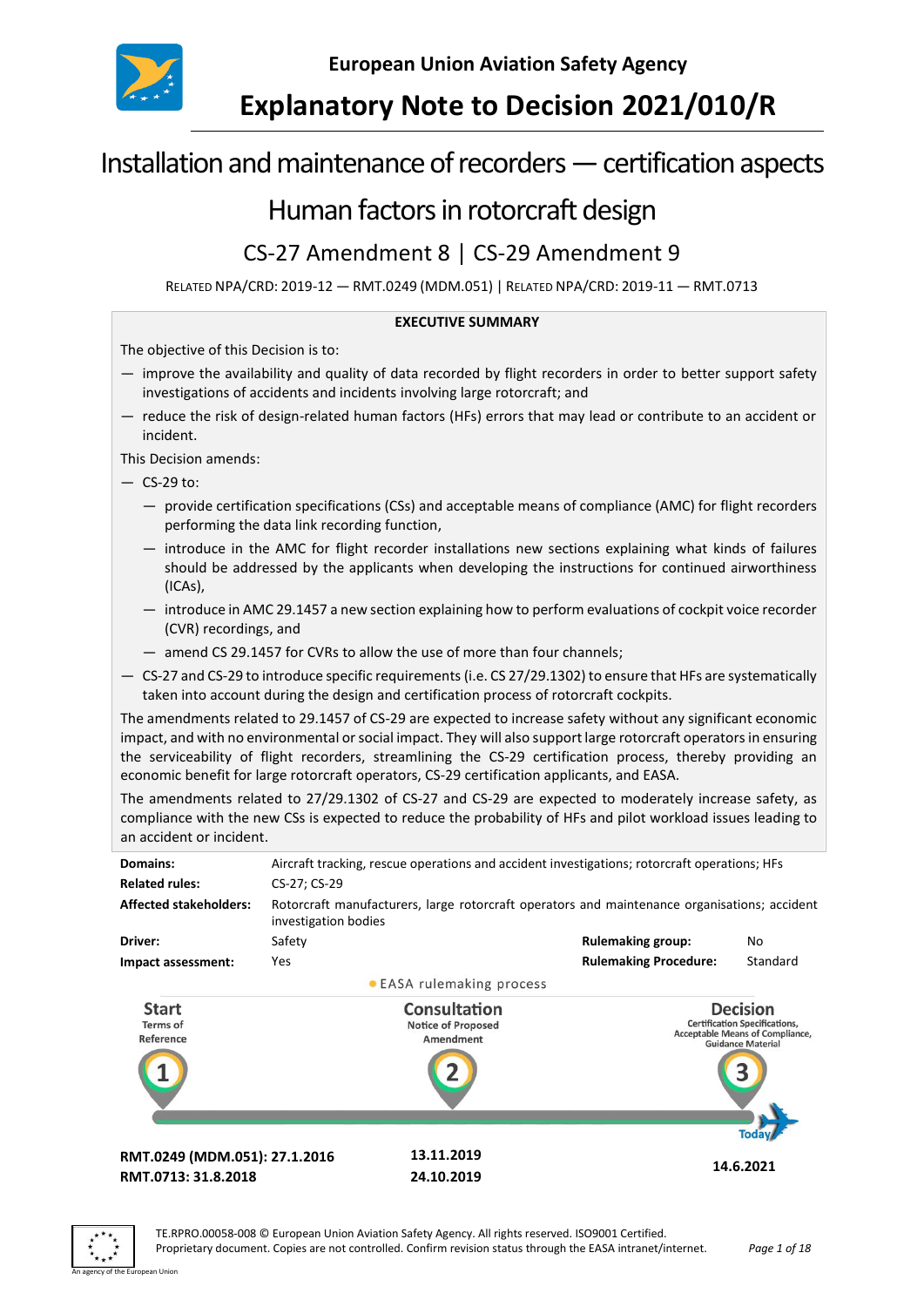# **Table of contents**

| 2.1. |  |
|------|--|
| 2.2. |  |
| 2.3. |  |
| 2.4. |  |
|      |  |
|      |  |
|      |  |
|      |  |
|      |  |
|      |  |

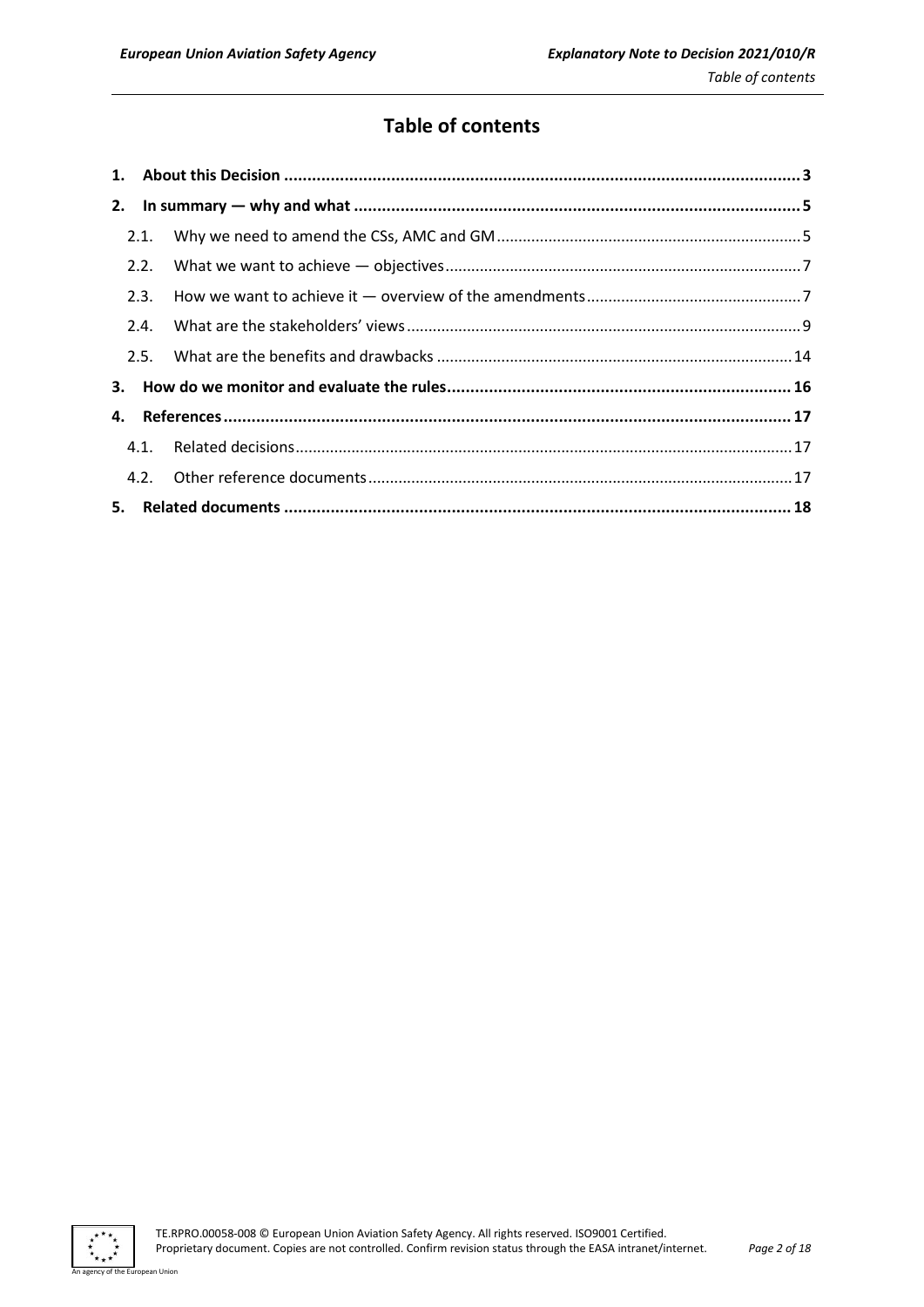# <span id="page-2-0"></span>**1. About this Decision**

The European Union Aviation Safety Agency (EASA) developed Decision 2021/010/R in line with Regulation (EU) 2018/1139<sup>1</sup> (the 'Basic Regulation') and the Rulemaking Procedure<sup>2</sup>.

This rulemaking activity is included in the European Plan for Aviation Safety (EPAS) for [2021](https://www.easa.europa.eu/sites/default/files/dfu/EPAS_2020-2024.pdf)–2025<sup>3</sup> under rulemaking tasks RMT.0249 (MDM.051) and RMT.0713. The scope and timescales of the tasks were defined in the related Terms of Reference<sup>4</sup>.

The *draft* text of this Decision has been developed by EASA. All the interested parties were consulted through Notices of Proposed Amendments (NPAs) 2019-11 'Human factors in rotorcraft design'<sup>5</sup> and 2019-12 'Installation and maintenance of recorders  $-$  certification aspects<sup>16</sup>, and comments were received from all the interested parties, including industry, national aviation authorities (NAAs) and social partners.

Table 1 provides an overview of the number of comments received during the related public NPA consultations.

| NPA#        | <b>Related RMT</b>    | # of<br>commentators | # of comments<br>received | <b>Related CRD</b> |  |
|-------------|-----------------------|----------------------|---------------------------|--------------------|--|
| NPA 2019-12 | RMT.0249<br>(MDM.051) | 17                   | 93                        | CRD 2019-12        |  |
| NPA 2019-11 | RMT.0713              | 17                   | 203                       | CRD 2019-11        |  |

# **Table 1**

The comments received, and EASA's responses to them, are presented in the Comment-Response Documents (CRDs) referred to in Table 1 above.

<sup>6</sup> <https://www.easa.europa.eu/document-library/notices-of-proposed-amendment/npa-2019-12>



<sup>1</sup> Regulation (EU) 2018/1139 of the European Parliament and of the Council of 4 July 2018 on common rules in the field of civil aviation and establishing a European Union Aviation Safety Agency, and amending Regulations (EC) No 2111/2005, (EC) No 1008/2008, (EU) No 996/2010, (EU) No 376/2014 and Directives 2014/30/EU and 2014/53/EU of the European Parliament and of the Council, and repealing Regulations (EC) No 552/2004 and (EC) No 216/2008 of the European Parliament and of the Council and Council Regulation (EEC) No 3922/91 (OJ L 212, 22.8.2018, p. 1) [\(https://eur](https://eur-lex.europa.eu/legal-content/EN/TXT/?qid=1535612134845&uri=CELEX:32018R1139)[lex.europa.eu/legal-content/EN/TXT/?qid=1535612134845&uri=CELEX:32018R1139\)](https://eur-lex.europa.eu/legal-content/EN/TXT/?qid=1535612134845&uri=CELEX:32018R1139).

<sup>&</sup>lt;sup>2</sup> EASA is bound to follow a structured rulemaking process as required by Article 115(1) of Regulation (EU) 2018/1139. Such a process has been adopted by the EASA Management Board (MB) and is referred to as the 'Rulemaking Procedure'. See MB Decision No 18-2015 of 15 December 2015 replacing Decision 01/2012 concerning the procedure to be applied by EASA for the issuing of opinions, certification specifications and guidance material [\(http://www.easa.europa.eu/the](http://www.easa.europa.eu/the-agency/management-board/decisions/easa-mb-decision-18-2015-rulemaking-procedure)[agency/management-board/decisions/easa-mb-decision-18-2015-rulemaking-procedure\)](http://www.easa.europa.eu/the-agency/management-board/decisions/easa-mb-decision-18-2015-rulemaking-procedure).

<sup>3</sup> <https://www.easa.europa.eu/document-library/general-publications/european-plan-aviation-safety-2021-2025>

RMT.0249 (MDM.051): [https://www.easa.europa.eu/document-library/terms-of-reference-and-group](https://www.easa.europa.eu/document-library/terms-of-reference-and-group-compositions/tor-rmt0249-mdm051)[compositions/tor-rmt0249-mdm051](https://www.easa.europa.eu/document-library/terms-of-reference-and-group-compositions/tor-rmt0249-mdm051)

RMT.0713: https://www.easa.europa.eu/document-library/terms-of-reference-and-group-compositions/tor-rmt0713

<sup>5</sup> <https://www.easa.europa.eu/document-library/notices-of-proposed-amendment/npa-2019-11>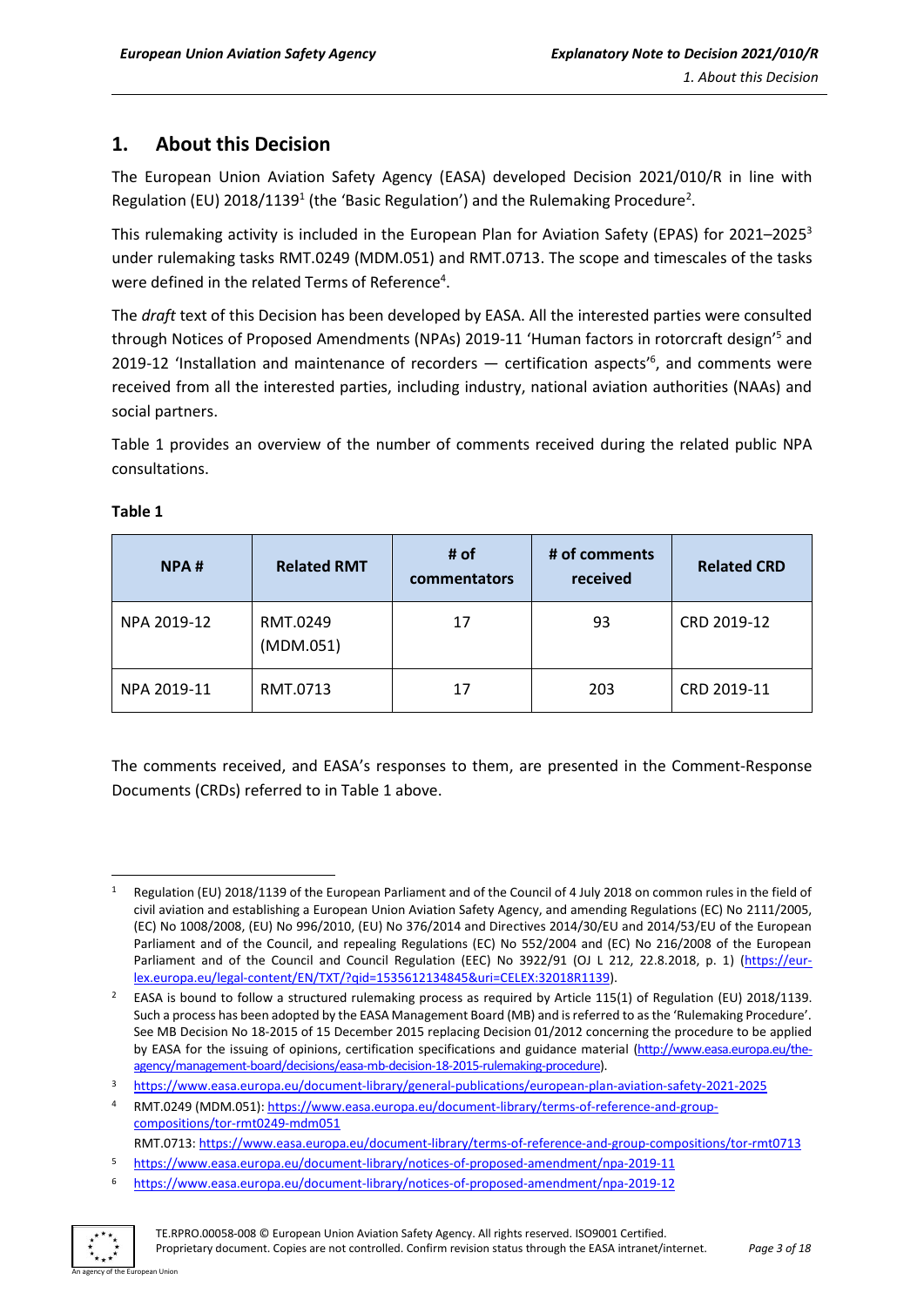The *final* text of this Decision with the certification specifications (CSs) and acceptable means of compliance (AMC) has been developed by EASA taking into consideration the comments received during the public NPA consultations.

The major milestones of this rulemaking activity are presented on the title page.



n Hoio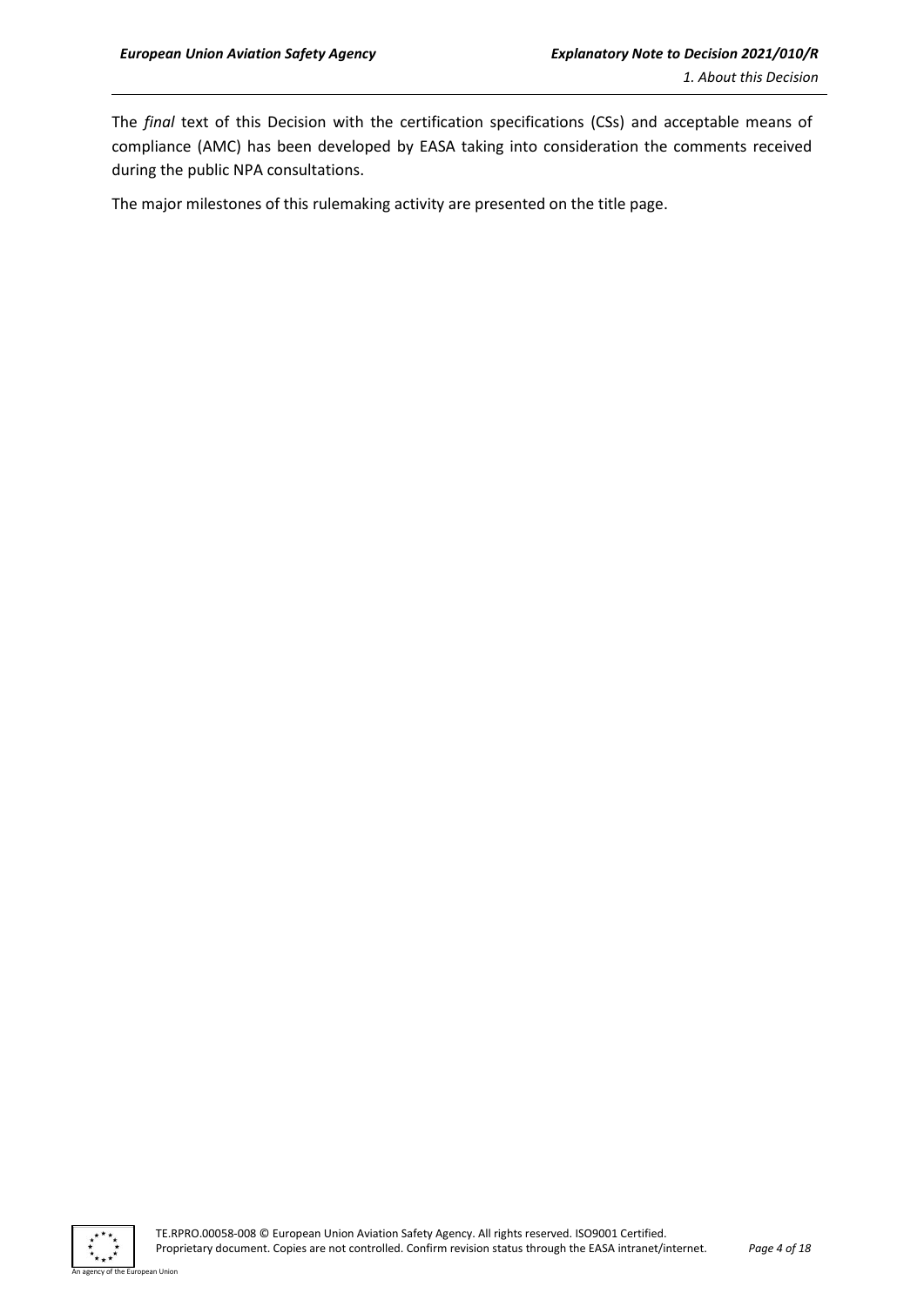# <span id="page-4-0"></span>**2. In summary — why and what**

# <span id="page-4-1"></span>**2.1. Why we need to amend the CSs, AMC and GM**

# **RMT.0249 (MDM.051): Installation and maintenance of recorders — certification aspects**

#### **Data link recording**

Point CAT.IDE.H.195 of Annex IV (Part-CAT) to Commission Regulation (EU) No 965/2012<sup>7</sup> contains requirements on the recording of data link messages on a flight recorder for aircraft manufactured as from April 2014 and under certain conditions.

However, in CS-29, there are no corresponding certification specifications for the installation of a data link recording function. As a temporary measure, EASA developed a generic certification review item (CRI) on the subject 'flight recorders and data link recording' that provides a Special Condition and Interpretative Material.

# **The serviceability of flight recorders**

# *Maintenance instructions*

Safety investigation authorities have reported several cases where the flight data recorder (FDR) or the cockpit voice recorder (CVR) did not correctly record data due to a malfunction of the unit or of the dedicated equipment (including sensors and transducers). Such failures may remain hidden for a certain period of time as the serviceability of flight recorders encompasses the quality of the recorded data which cannot currently be automatically assessed.

Point CAT.GEN.MPA.195(b)) of Annex IV (Part-CAT) to Commission Regulation (EU) No 965/2012 requires aircraft operators to conduct operational checks and evaluations of flight recorder recordings in order to ensure their 'continued serviceability'. Consistently with the standards of ICAO Annex 6 Part I Appendix 8, and of Part III Appendix 4, AMC1 CAT.GEN.MPA.195(b) recommends several scheduled tasks for aircraft operators to comply with this requirement.

In practice, the content and the level of detail of the maintenance instructions for a flight recorder system vary from one installation to another, resulting in inconsistent maintenance practices among aircraft operators.

#### *Conversion of FDR raw data into flight parameters expressed in engineering units*

Safety investigation authorities have also found various cases where the information necessary to convert the FDR raw data into parameters expressed in engineering units, as provided by the type certificate (TC) or supplemental type certificate (STC) holder, was incomplete or inaccurate. As a result, the analysis of the FDR raw data was significantly delayed. Point CAT.GEN.MPA.195(d) requires aircraft operators to 'keep and maintain up-to-date documentation that presents the necessary information to convert FDR raw data into

<sup>7</sup> Commission Regulation (EU) No 965/2012 of 5 October 2012 laying down technical requirements and administrative procedures related to air operations pursuant to Regulation (EC) No 216/2008 of the European Parliament and of the Council (OJ L 296, 25.10.2012, p. 1)[\(https://eur-lex.europa.eu/legal-content/EN/TXT/?uri=CELEX%3A32012R0965&qid=1617891703371\).](https://eur-lex.europa.eu/legal-content/EN/TXT/?uri=CELEX%3A32012R0965&qid=1617891703371)

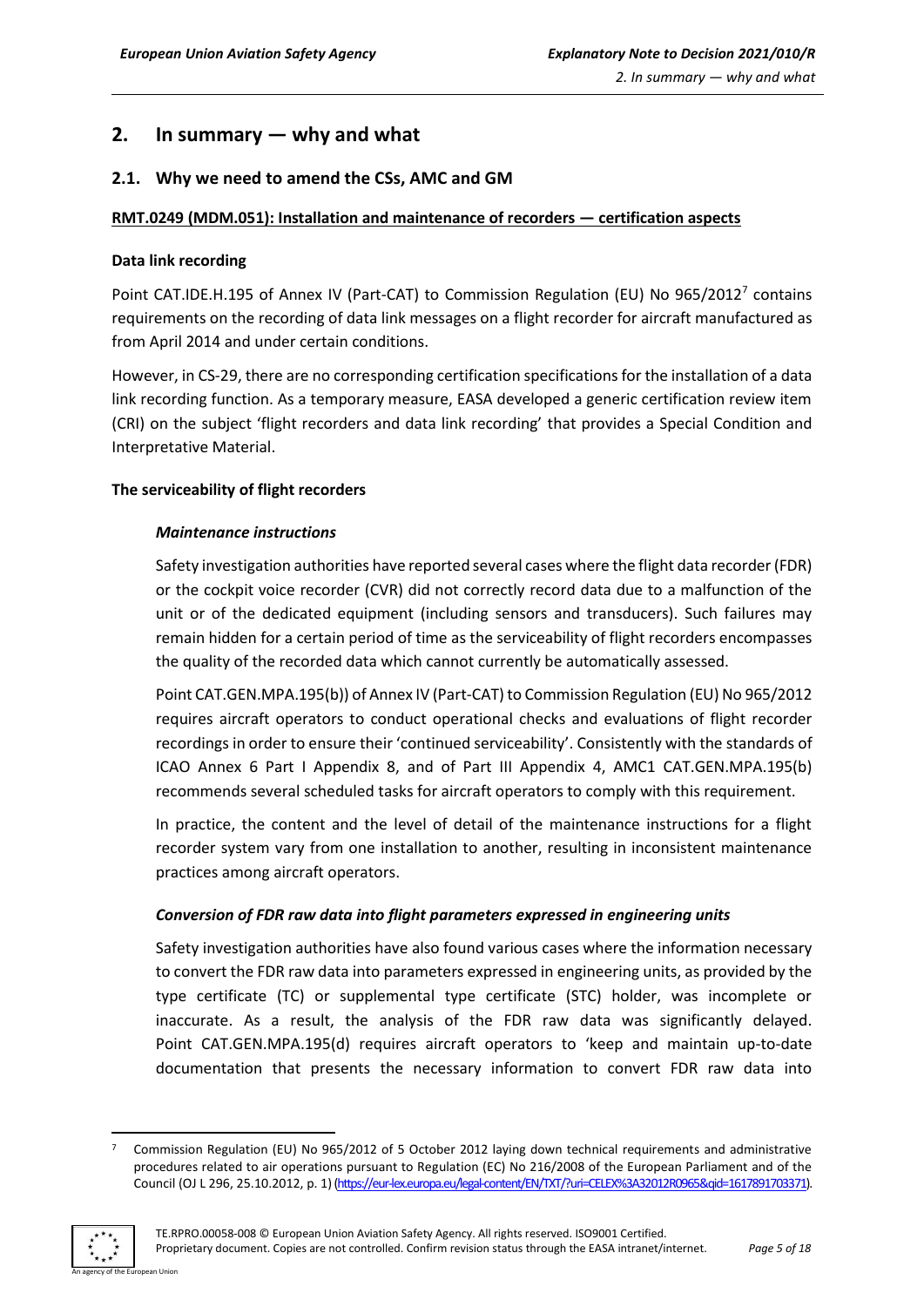parameters expressed in engineering units'. However, an aircraft operator can only do that if the TC or STC holder has provided the corresponding information to the aircraft operator.

# *The quality of cockpit voice recorder (CVR) recordings*

Safety investigation authorities have found that some CVR system installations do not provide the expected quality for cockpit area microphones (CAMs) and other audio channels. The issues identified include the following:

- (a) poor quality of the recording on the CAM channel;
- (b) saturation of the recording on the CAM channel by very low frequency vibrations;
- (c) excessive electrical background noise on a channel;
- (d) signals from the channels of flight crew members cancelling each other out;
- (e) clipping of the signals on the channels of flight crew members when coming from the oxygen mask microphones;
- (f) superimposition of microphone signals by radio reception signals;
- (g) inversion of the sign of the signal coming from the CAM channel, resulting in significant attenuation; and
- (h) incorrect allocation of the recording capacity to a channel.

These issues seem to be recurrent because of the lack of a framework for demonstrating the audio quality of a CVR system installation. Indeed, many factors potentially affecting the quality of the recorded audio cannot be addressed at the equipment level, such as the effects of components of the audio system (e.g. headsets), the air circulation in the vicinity of microphones (due to air-conditioning systems), vibrations during the flight, electromagnetic interference, etc.

As a temporary measure, EASA had initially reacted by issuing in June 2012 Certification Memorandum CM-AS-001 'Quality of Recording of Cockpit Voice Recorders'<sup>8</sup> .

# **RMT.0713: Human factors in rotorcraft design**

Human factors (HFs) may contribute either directly or indirectly to aircraft accidents and incidents. Already today, the design of a cockpit and its systems can strongly influence the performance of the flight crew and the potential for flight crew errors. Currently, the Certification Specifications for Small and Large Rotorcraft (CS-27 and CS-29) do not contain any specific requirements for a HFs assessment of the design of the cockpit and the associated systems, while such requirements were introduced into the Certification Specifications for Large Aeroplanes (CS-25) around 14 years ago.

Additionally, new generations of rotorcraft are characterised by having a high level of integration of cockpit equipment, displays, controls and automation. It is also likely that future rotorcraft projects embodying, for instance, fly-by-wire technology flight controls that include enhanced piloting control laws, will pose new and additional challenges from a HFs perspective.

<https://www.easa.europa.eu/document-library/product-certification-consultations/easa-cm-001>

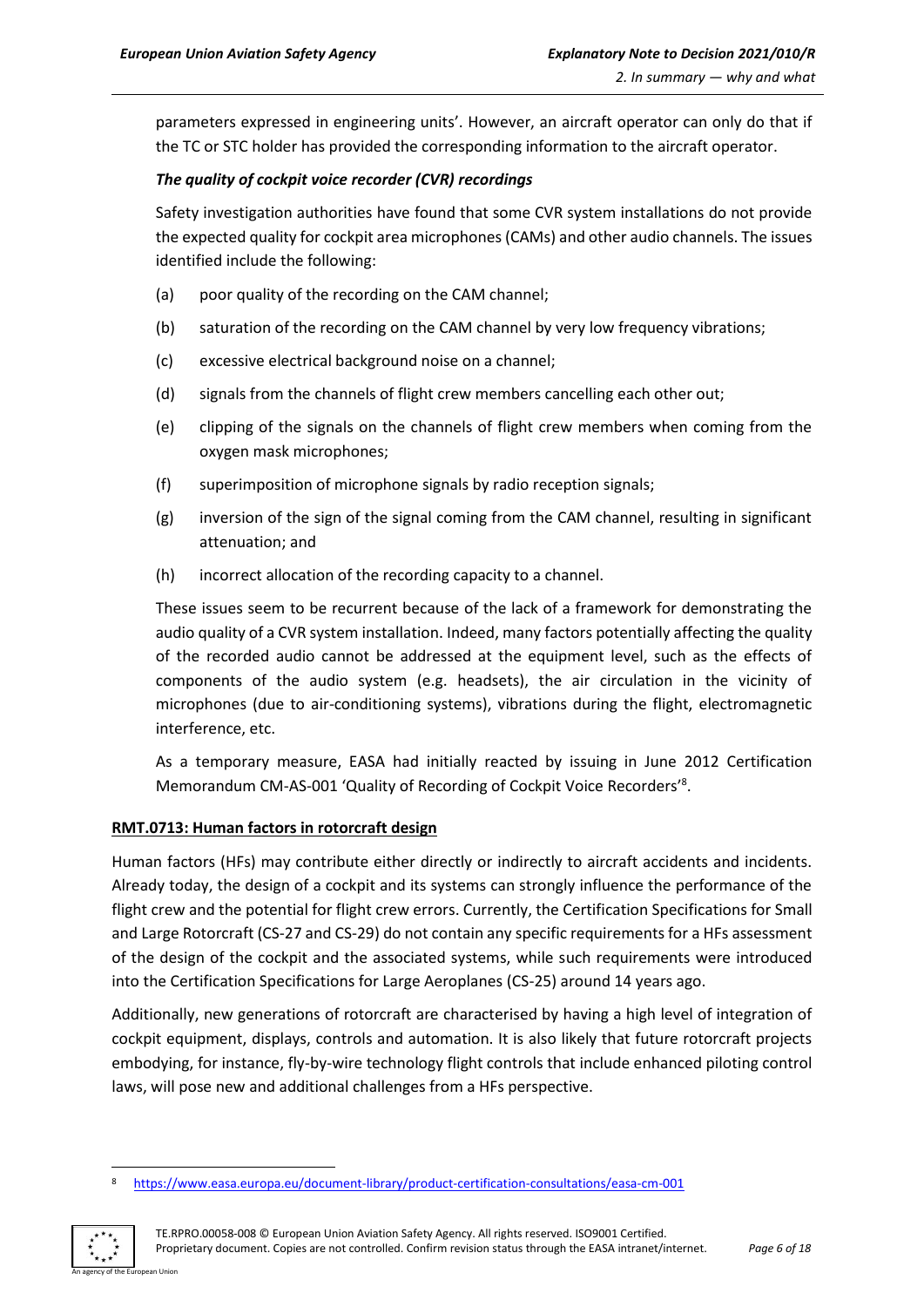# <span id="page-6-0"></span>**2.2. What we want to achieve — objectives**

The overall objectives of the EASA system are defined in Article 1 of the Basic Regulation. This Decision will contribute to the achievement of the overall objectives by addressing the issues outlined in Section 2.1.

The specific objectives of this Decision are presented below.

#### **RMT.0249 (MDM.051): Installation and maintenance of recorders — certification aspects**

The specific objective is to improve the availability and quality of the data recorded by flight recorders in order to better support safety investigation authorities in the investigation of accidents and incidents involving large rotorcraft. This includes, in particular:

- (a) the provision of certification specifications and acceptable means of compliance to support rotorcraft operator compliance with the operational rules requiring the recording of data link communications;
- (c) the improvement of the serviceability of FDRs; and
- (d) the improvement of the audio quality of CVR recordings.

# **RMT.0713: Human factors in rotorcraft design**

The specific objective is to ensure that HFs are systematically taken into account during the design and the certification process of rotorcraft cockpits.

The availability of CSs for HFs in relation to the designs of new rotorcraft cockpits is expected to reduce the risk of design-related HFs errors and to provide for a HFs assessment of the design of the cockpit and the associated systems.

#### <span id="page-6-1"></span>**2.3. How we want to achieve it — overview of the amendments**

#### **RMT.0249 (MDM.051): Installation and maintenance of recorders — certification aspects**

#### **Data link recording**

New CS and AMC are introduced for recorders performing the data link recording function: CS and AMC 29.1460.

#### **The serviceability of flight recorders**

Introduction in AMC 29.1457, AMC 29.1459 and AMC 29.1460 of new sections explaining what kinds of failures should be addressed by the applicants when developing the instructions for continued airworthiness (ICAs).

#### **The quality of CVR recordings**

Introduction in AMC 29.1457 of a new section explaining how applicants are expected to perform evaluations of CVR recordings.

CS 29.1457 is also amended to allow the use of more than four channels.

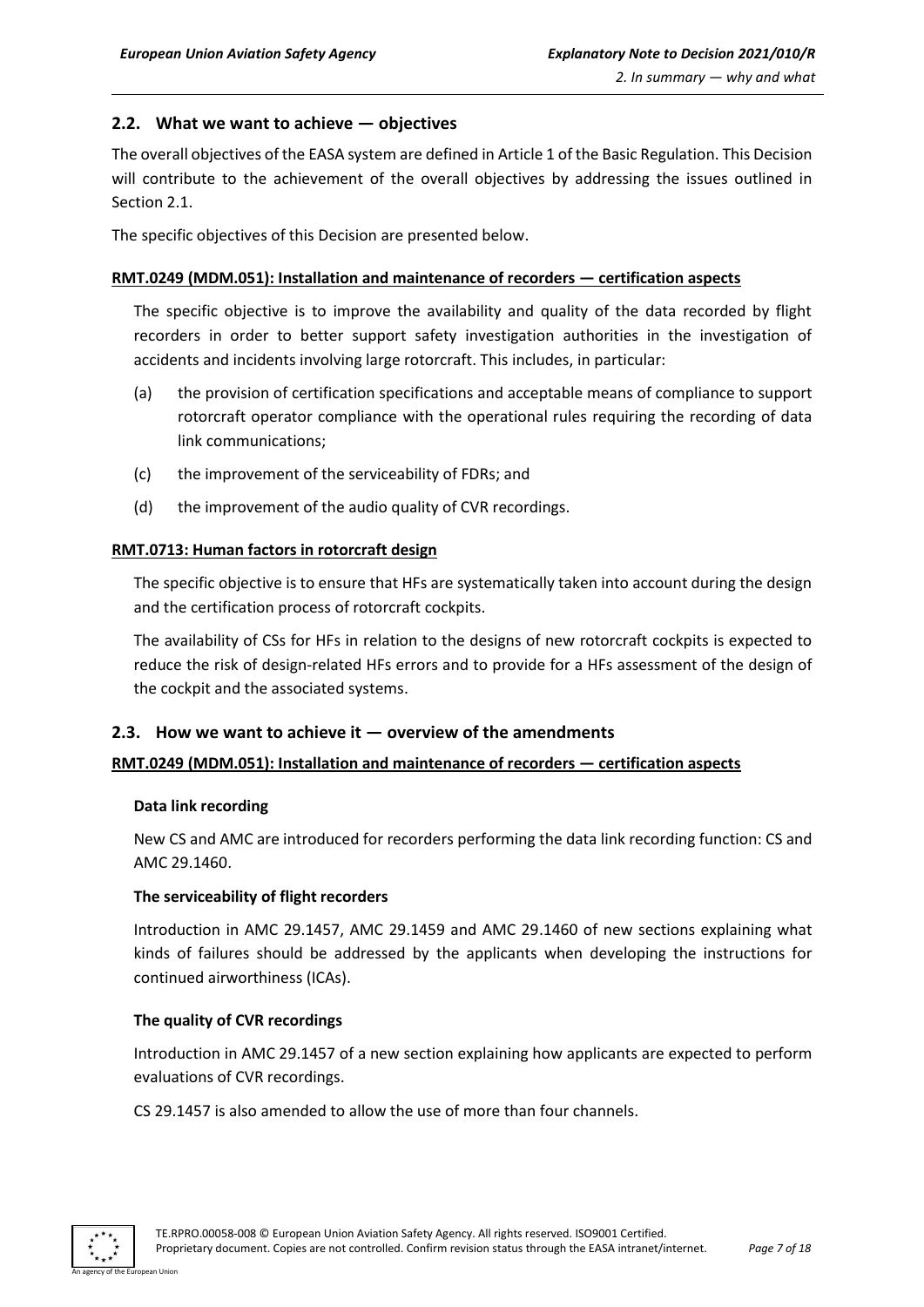#### **RMT.0713: Human factors in rotorcraft design**

This Decision amends CS-29 and CS-27 by introducing:

- a new requirement covering CSs for a HFs assessment of all installed equipment intended for use by flight crew members (refer to CS 27/29.1302), and
- AMC and GM containing explanations and guidance to support rotorcraft operator compliance with the new requirement mentioned above.

These new CSs, AMC and GM have been drafted starting from the existing CS 25.1302 and the associated AMC 25.1302. Although derived from large aeroplanes, the HFs principles applied to cockpit and system designs have been found to be relevant to all aircraft types, including the new generation of complex rotorcraft.

While the text of CS 27/29.1302 is substantially identical to the text of CS 25.1302, AMC 25.1302 has been significantly restructured and reworded in order to adapt it to the different types of operations and the related operational scenarios which could be performed by rotorcraft. Additionally, some improvements and clarifications have been introduced on the basis of the experience gained and lessons learned during recent certification projects for large aeroplanes.

The main differences between AMC 25.1302 and AMC 27/29.1302 are listed hereafter:

- The existing material has been restructured. All the informative elements and some explanatory material have been moved to new GM1 27/29.1302.
- Several clarifications have been made throughout the text.
- Simplifications for the demonstration of compliance of certain types of rotorcraft, and related changes, have been made to render them more proportionate (refer to paragraph 3.2.9).
- A new figure has been introduced to show the methodical approach to the certification for design-related HFs issues (refer to paragraph 3.1).
- The new 'level of involvement (LoI)' concept (refer to points 21.A.15(b)(5) and (6) of Part 21) has been reflected wherever the involvement of EASA was described.
- The certification strategy has been clarified and expanded (refer to paragraph 3.3.1).
- Methodological considerations applicable to HFs assessments, including scenario-based approaches, have been added (refer to paragraph 3.3.2).
- Some definitions have been reworded and adapted to the rotorcraft domain, and new definitions have been added.
- A paragraph has been added in Section 5 to provide guidance regarding the possibility to take some credits for compliance demonstration from previous compliance certification processes.
- Additional clarifications have been added in Section 5 in order to describe the main criteria to be considered while assessing the representativeness of the test articles used during compliance demonstration.

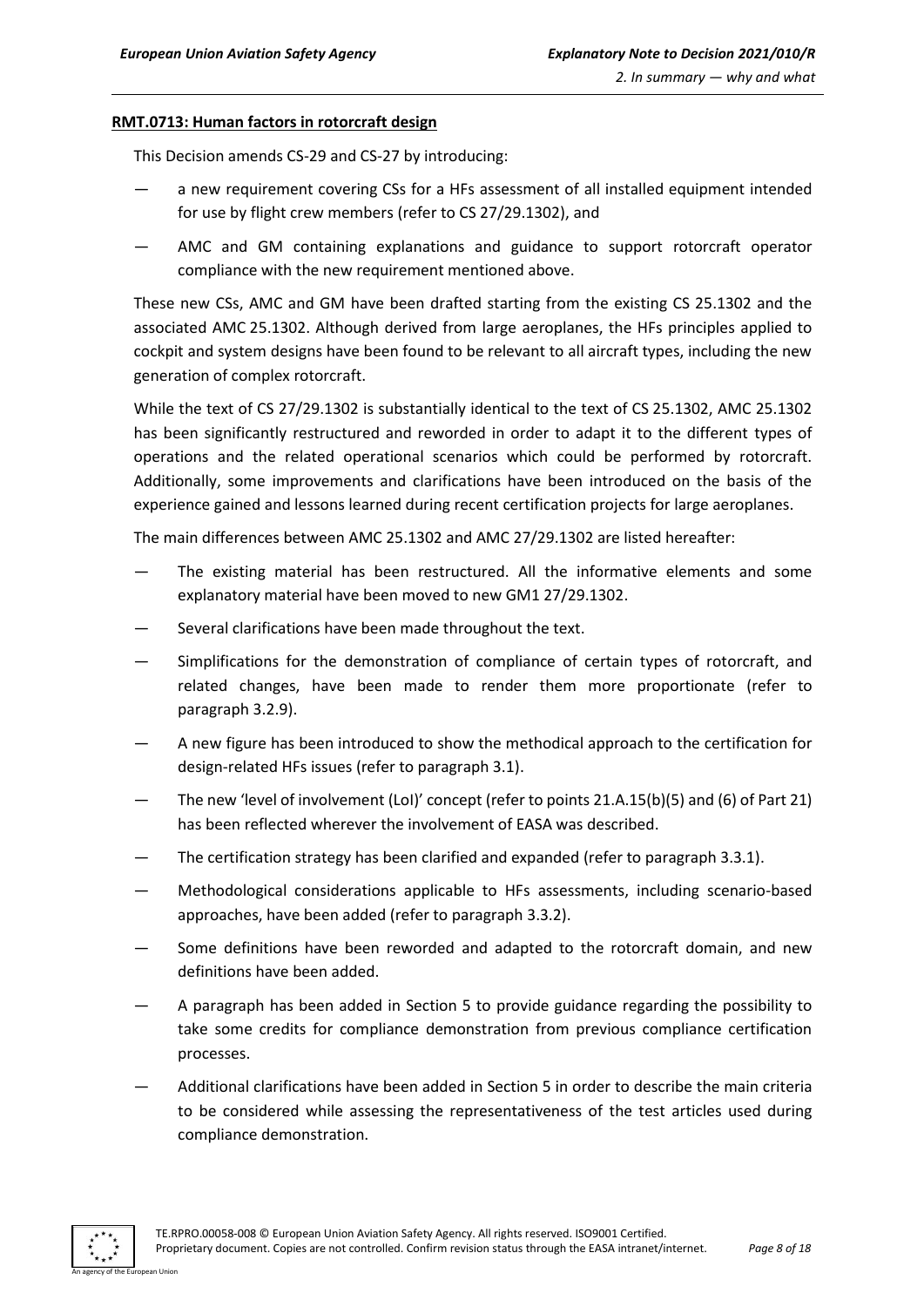As a result, the proposed AMC 27/29.1302 provides a more streamlined approach towards the demonstration of compliance with CS 27/29.1302.

A practical example of the minimum information which should be included in the compliance matrix related to CS 27/29.1302 is provided in the new GM2 27/29.1302.

# *Proportionate implementation*

The purpose of this rulemaking task is to provide an effective and proportionate set of amendments to CS-27/29 that address HFs in rotorcraft designs.

The first level of proportionality is, de facto, embedded in the process itself because the level of scrutiny is determined by assessing the novelty, complexity and level of system integration. Therefore, the demonstration of compliance with CS 27/29.1302 for simple rotorcraft, or for simple changes to rotorcraft, will trigger a low level of scrutiny.

Additionally, some simplifications have been made to paragraph 3.2.9 of both AMC 29.1302 and 27.1302 to facilitate the demonstration of compliance for simpler rotorcraft and for non-significant changes to them.

# <span id="page-8-0"></span>**2.4. What are the stakeholders' views**

# **RMT.0249 (MDM.051): Installation and maintenance of recorders — certification aspects**

Overall, the draft proposal was welcomed by the majority of the commentators whose comments allowed the improvement of the CS-29 text.

However, some industry representatives raised concerns that some tasks mentioned in the proposed AMC sections dealing with flight recorder ICAs may increase maintenance costs for some rotorcraft operators. The wording used by EASA in these sections was also sometimes considered too prescriptive. One aeroplane manufacturer suggested to rely on the MSG-3 methodology (used to develop Maintenance Review Board (MRB) reports), or equivalent, to identify the required maintenance tasks for failures or faults that are not apparent to the flight crew (e.g. with flight deck indications).

EASA reminds that the objective is to support rotorcraft operators by providing them with the adequate means to comply with existing ICAO Annex 6 standards and the EU Air Operations Regulation. EASA also wishes to remind that the MSG-3 methodology is not able to identify some required recorder maintenance tasks because of the criteria used in the method (safety effect assessment).

Taking into account these concerns, the ICAs section of the AMC has been revised to ensure that it does not prescribe maintenance tasks. It now recommends that the ICAs address the failures that may affect the correct functioning of the flight data recorder system or the quality of the recording; examples of failures are also provided.

For further information, please refer to CRD 2019-12<sup>9</sup> which contains individual responses to the stakeholder comments.

<sup>9</sup> <https://www.easa.europa.eu/document-library/comment-response-documents/crd-2019-12>



TE.RPRO.00058-008 © European Union Aviation Safety Agency. All rights reserved. ISO9001 Certified. Proprietary document. Copies are not controlled. Confirm revision status through the EASA intranet/internet. *Page 9 of 18*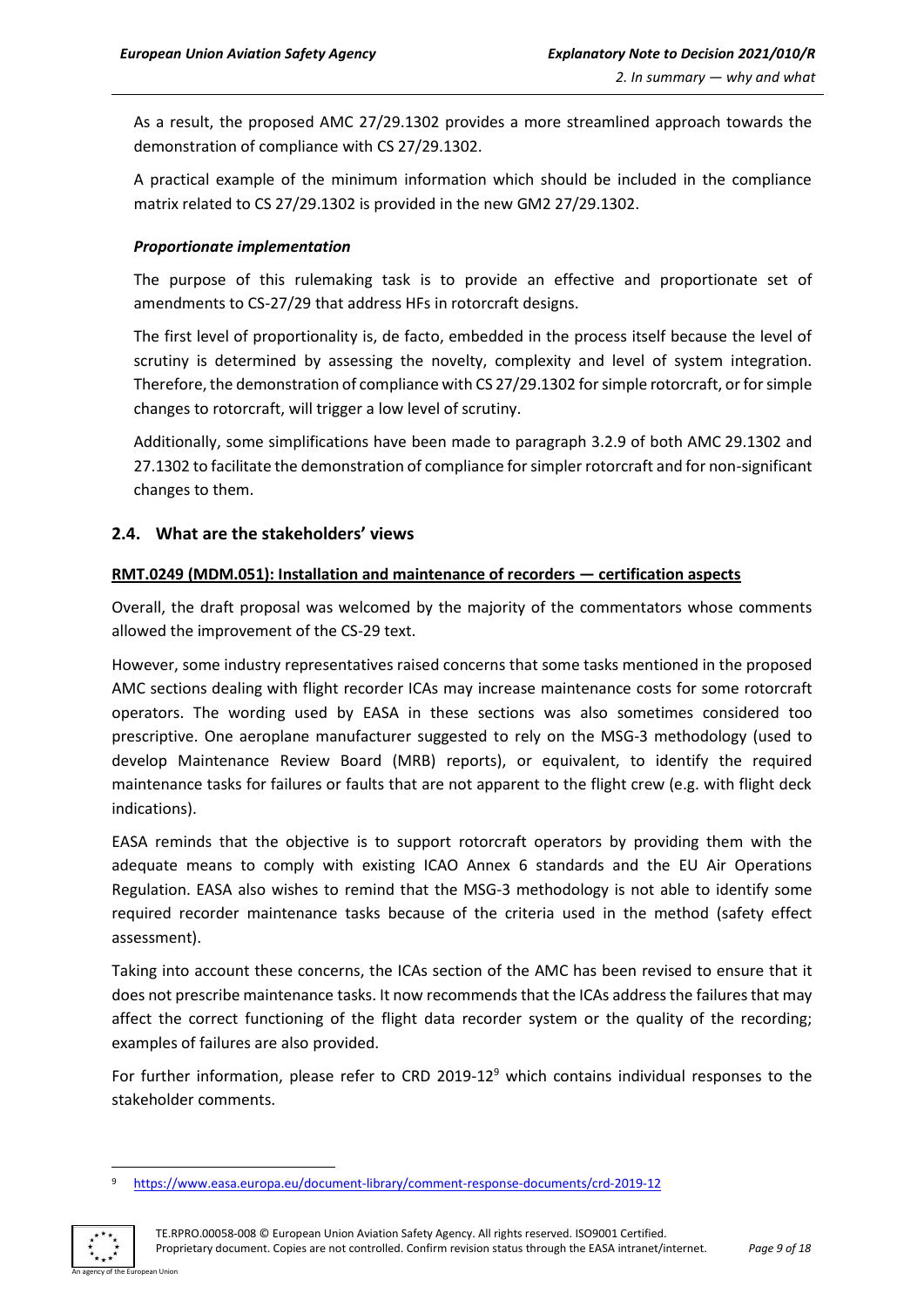#### **RMT.0713: Human factors in rotorcraft design**

Overall, the draft proposal was welcomed by the majority of the commentators whose comments allowed the improvement of the draft text. The majority of the comments were focused on the proposed AMC 27/29.1302.

The nature of the comments received ranged from specific technical comments to observations aiming to improve the wording.

Hereafter is a summary of the main comments received and of the most significant amendments introduced following the public consultation; however, it does not represent an exhaustive list.

# **Additional workload for applicants**

Some commentators expressed their concern regarding the additional workload that could be required for the demonstration of compliance with the new CS 27/29.1302.

EASA believes that, although a specific requirement is not currently present in CS-27/CS-29, HFs are already taken into consideration during the design of human–machine interfaces. The introduction of 27/29.1302 will rather provide for a systematic approach for such considerations to be performed and to ensure their effectiveness. Additionally, it has to be considered that CRIs have been systematically issued for the certification of new products for many years. Therefore, although an additional effort in the demonstration of compliance might be foreseen, according to EASA, this additional effort will be compensated by reducing the risk of certifying products, or changes to products, with unidentified HFs issues. In fact, if such HFs issues are discovered during operation, they might require a very expensive redesign of the rotorcraft.

#### **Harmonisation with EASA's bilateral partners**

Some commentators submitted comments focusing on the lack of harmonisation with EASA's bilateral partners, such as the FAA and TCCA.

Although it is confirmed that the publication of CS 27/29.1302 will introduce a sort of misalignment between the EASA regulatory framework and that of the FAA or the TCCA, it should be noted that a preliminary consultation with stakeholders, including counterparts such as the FAA and TCCA, was performed before proceeding with the public consultation of NPA 2019-11. As an outcome, no fundamental disagreements on the objective and overall principle of this rulemaking task were recorded during this consultation.

Additionally, coordination meetings with the FAA have been conducted after the public NPA consultation to ensure proper understanding and addressing the comments submitted by the FAA. As a result, the majority of the FAA comments have been accepted thus potentially facilitating harmonisation with the future amendments to the FARs.

#### **Complexity of the compliance material**

Some commentators submitted comments focusing on the complexity and the length of the proposed material.

Considering these comments, the material has been further simplified. Several clarifications have been added and redundant parts have been deleted.

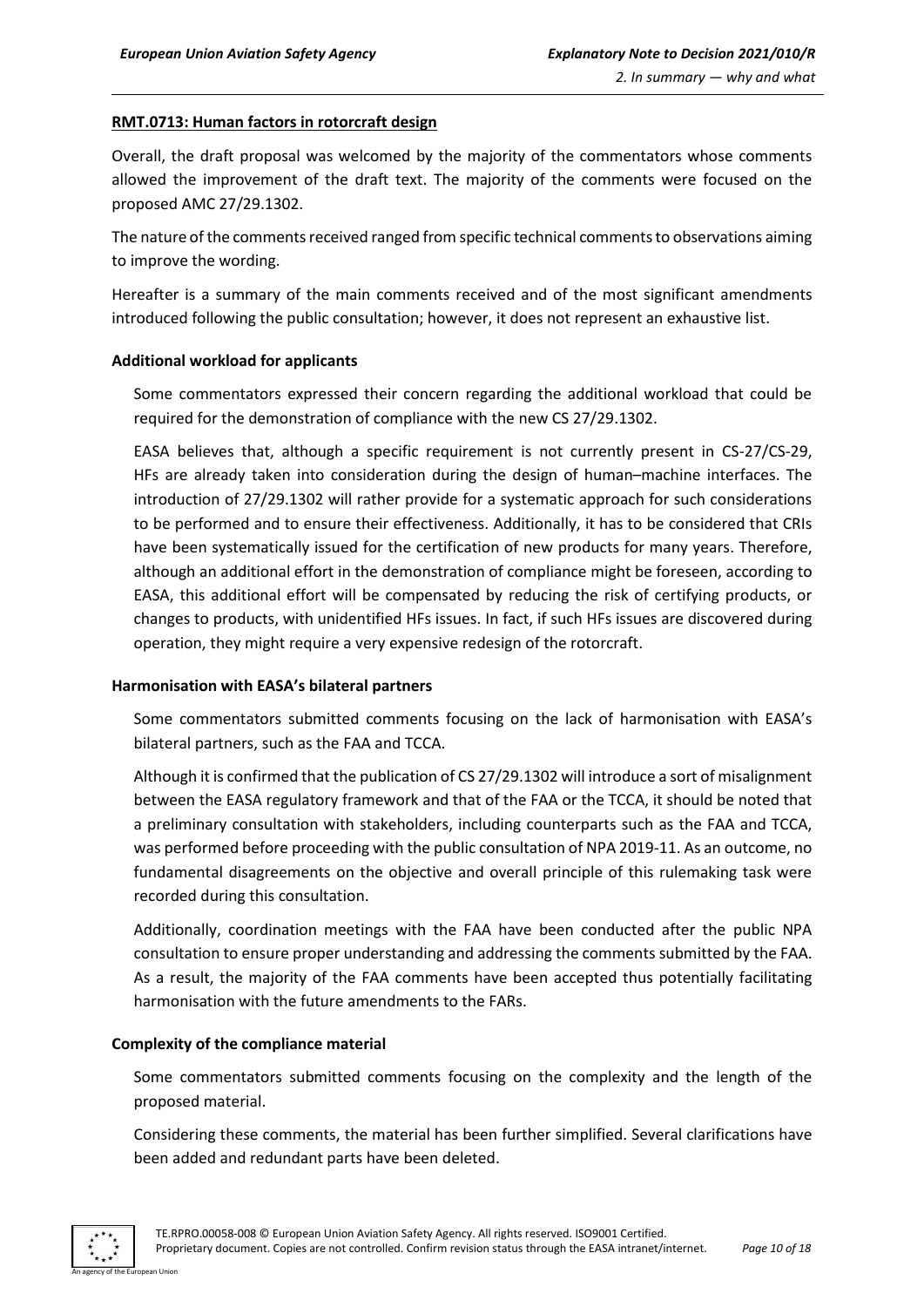# **Definition of 'crew member'**

Some commentators proposed to extend the definition of 'crew member' in order to include also maintenance personnel, while other commentators suggested to limit the proposed definition to pilots only, thus excluding operators in the cabin.

While the proposal to extend the applicability of CS 27/29.1302 to maintenance personnel has not been accepted as this rulemaking task is focusing on the design of systems and equipment to be used by the crew. EASA introduced some clarifications regarding the scope of CS 27/29.1302, thus improving the definitions of 'cockpit' and 'crew members'.

#### **Applicability to changes to the cockpit design**

Some commentators expressed their concern regarding the applicability of CS 27/29.1302 to changes since, according to their opinion, this new certification specification could significantly increase the workload necessary to demonstrate compliance of the changes affecting the cockpit design.

EASA confirms that the new requirement will be applicable also to changes; however, the additional workload is not considered as major. In fact, the new HFs requirements already contain an embedded form of proportionality as the effort needed to demonstrate compliance is proportionate to the level of complexity/integration and novelty of the design. Additionally, the AMC contains some alleviations, on the level of effort needed to demonstrate compliance, which relate to changes (see AMC 27/29.1302 paragraph 3.2.9).

#### **Proportionality**

Some commentators misunderstood the proportionality requirements that EASA proposed in NPA 2019-11 (referto AMC 27/29.1302 paragraph 1.2(d)). In some cases, this paragraph was considered as contradicting or overlapping the requirements related to the definition of 'certification basis' contained in Annex I (Part 21) to Regulation (EU) No 748/2012.

EASA appreciates that the proposed wording could have been misunderstood; therefore, it has been clarified that the aim of the commented paragraph was to provide some proportionate alleviations for the demonstration of compliance and not to affect the determination of the certification basis that, as properly mentioned in the comments, is defined according to Part 21.

To avoid such incorrect interpretation, the paragraph dealing with proportionality has been completely reworded and moved to new paragraph 3.2.9.

# **Baseline for the determination of the novelty of the design**

Some commentators expressed their disagreement regarding the fact that the assessment of novelty of a design item should be conducted taking into account the certification basis of a previously approved reference product.

EASA recognises that the certification basis of a reference product could play a role only when the demonstration of compliance is performed, e.g. providing the possibility to reuse entirely or partially the demonstration of compliance performed in the past.

Nevertheless, the certification basis of the reference product does not play an active role in the determination of the novelty (or other characteristics) of the design item to be assessed.

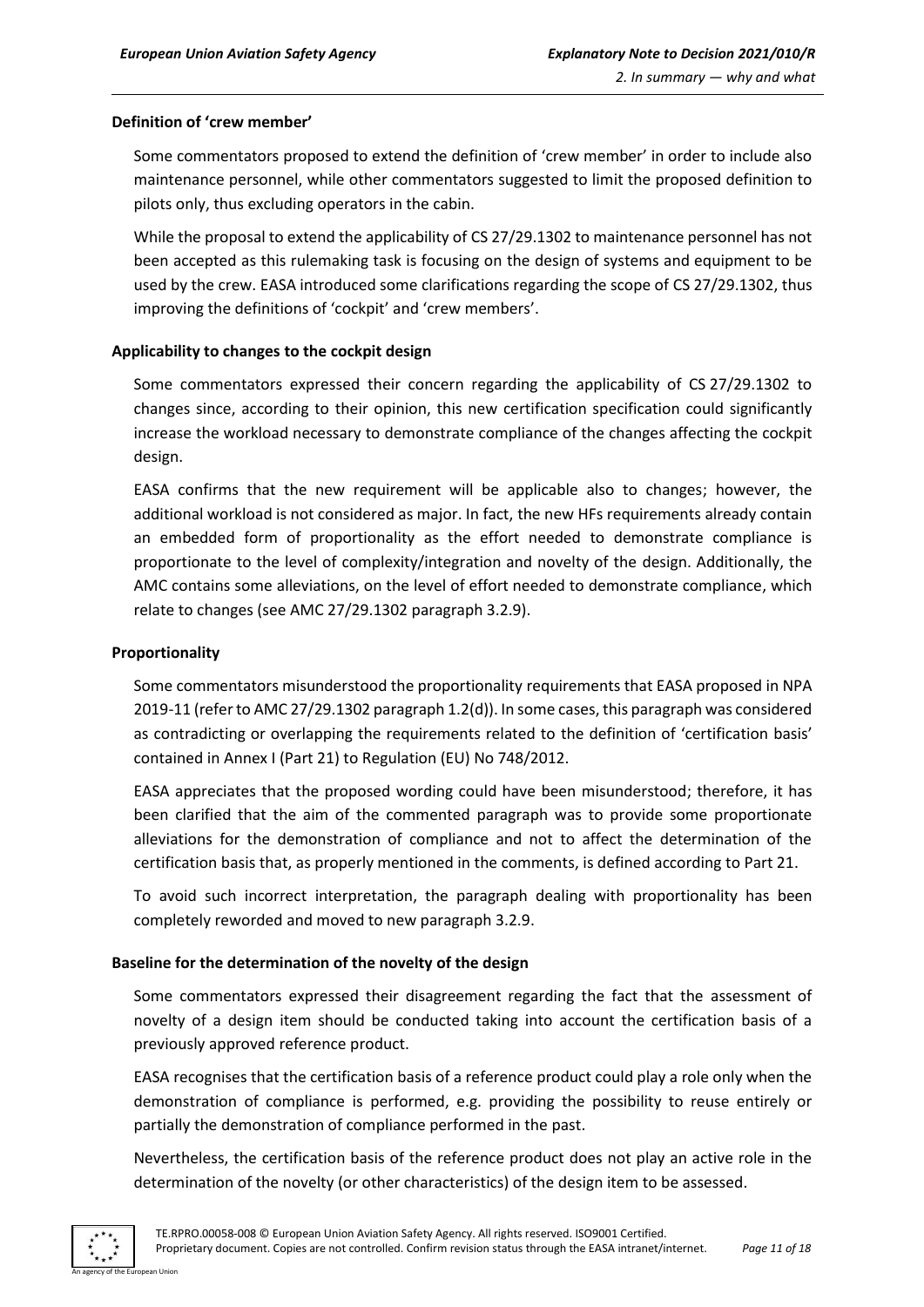As a result, the AMC has been reworded and the determination of the level of novelty is not based any more on the certification basis of the reference product considered to determine the novelty. As a matter of fact, the novelty is now to be determined only in relation to the characteristics of the design features under examination.

However, the certification basis of the reference product could play a role when the applicant decides to take credits from the related demonstration of compliance (see AMC 27/29.1302 paragraph 5.3.1). This approach is in line with the procedures normally used in certification.

#### **Is novelty considered a master criterion?**

Some commentators proposed to consider the novelty as a sort of master criterion to the definition of the level of scrutiny. According to them, if a design item is not novel, then a 'normal' level of scrutiny is to be applied during the demonstration of compliance whereas if a design item is novel, then the other two criteria (level of integration and complexity) should be assessed to determine the level of scrutiny.

EASA does not concur with the described interpretation and confirms that the three criteria mentioned above should be considered as equally relevant to the determination of the level of scrutiny.

#### **Level of scrutiny for design items that are not complex/novel nor integrated**

Some commentators reported some misunderstandings regarding the level of scrutiny to be applied to design items that are not novel nor complex nor integrated.

EASA clarifies that all the design items under analysis are expected to be scrutinised. If none of the criteria mentioned above is met, the related design item is candidate for a low level of scrutiny.

Additionally, the level of scrutiny performed by the applicant should be proportionate to the number of the above criteria which each design item meets.

#### **(Early) involvement of EASA**

Some commentators submitted comments regarding the AMC suggestion to ensure the early involvement of EASA in the projects. In some cases, this early involvement was considered to contradict the new concept of level of involvement (LoI) (see point 21.B.100 of Part 21).

EASA has reviewed the initial proposed text of AMC 27/29.1302 discussing the involvement and some paragraphs have been deleted or reworded.

In general, both parties may have an interest in authority early involvement, as the authority is continuously gaining experience and confidence in the HFs process and the compliance of cockpit designs. Some of the activities conducted with the involvement of EASA in this early phase might be later on recognised as part of the compliance demonstration to the certification basis. Additionally, potential issues may be identified early on by following this approach, thus reducing the risk of a late redesign of features that may not be acceptable to EASA.

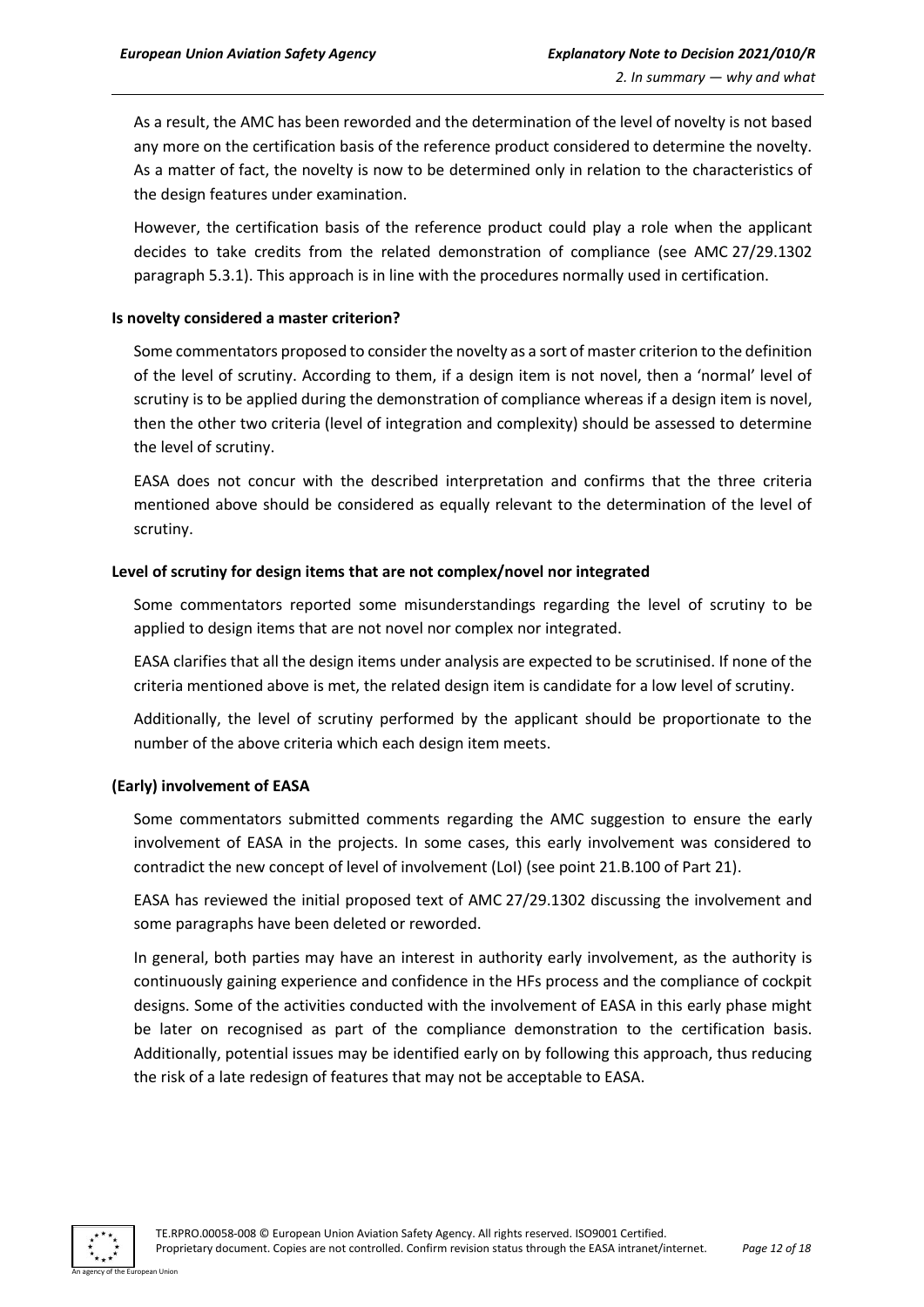# **Qualification of CS-27 pilots**

Some commentators expressed their concern regarding the fact that, for the demonstration of compliance, the applicant shall assume that the rotorcraft is operated by qualified flight crew members that are trained in the use of the installed equipment. While this is not an issue when a CS-29 rotorcraft is to be assessed, some difficulties could arise when a CS-27 rotorcraft is to be assessed. In fact, according to the FAA licensing system for instance, the 'training' in a form of a type rating is not required for small rotorcraft.

Although EASA recognises this issue, it should be noted that the problem of the different rules for crew qualification between the FAA and EASA cannot be solved at the level of this AMC. Most likely this regulatory difference will be identified as significant standard difference (SSD). In this respect, it should be noted that flight crew training is essentially mentioned within this material in order to guarantee that the evaluation is made by personnel that know the system under evaluation to the extent that there is no bias due to the lack of familiarity.

#### **Credit from previous compliance certification processes**

Some commentators asked for additional guidance regarding the possibility to take certain certification credits from previous demonstration of compliance.

Given the complexity of this subject and the number of variants, EASA is convinced that it is rather impossible to provide precise details regarding the level of credits that an applicant could take from previous projects. However, to provide further clarity, a new paragraph has been created (refer to paragraph 5.3.1 in AMC 27/29.1302) in order to discuss the main criteria to be considered when certain certification credits from previous projects are claimed.

#### **Description of the means of compliance**

In order to accommodate commentators' requests to simplify and rationalise the wording of the AMC 27/29.1302, EASA has performed an in-depth review of the proposed Section 5 'Means of compliance'. As a result, this paragraph has been simplified and significantly reworded. Several repetitions have been deleted and some clarifications added.

Additionally, a new paragraph has been introduced to describe the main considerations to be applied when assessing the representativeness of a test article used during compliance demonstration; refer to paragraph 5.3.2 in AMC 27/19.1302.

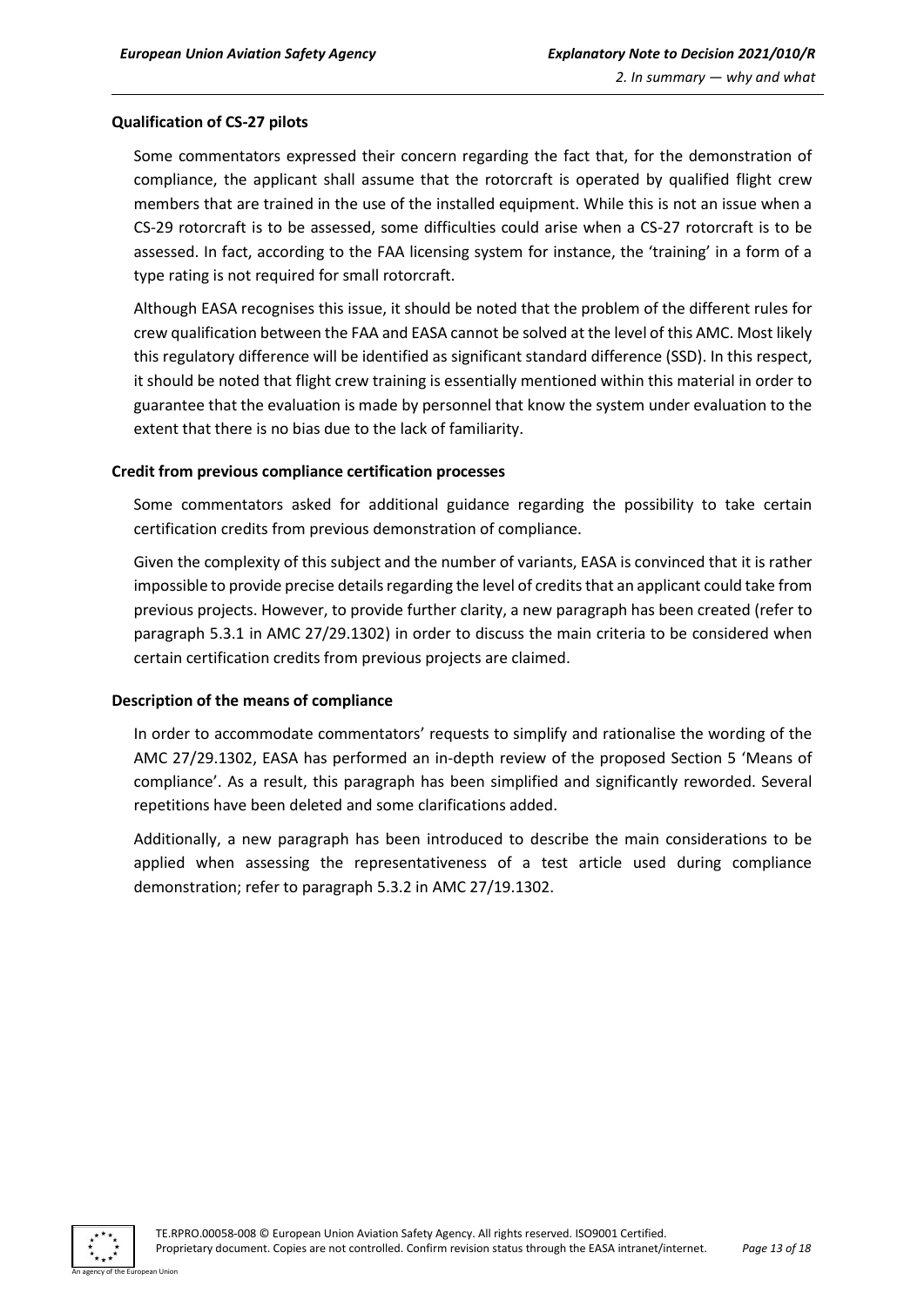# <span id="page-13-0"></span>**2.5. What are the benefits and drawbacks**

#### **RMT.0249 (MDM.051): Installation and maintenance of recorders — certification aspects**

#### **Data link recording**

The new CS and AMC 29.1460 will bring economic benefits for both applicants and EASA as it will facilitate the certification process. A more robust set of specifications will ensure that data link recording system designs have an adequate level of integrity to ensure the availability of data link recording after an accident or incident, which will bring benefits for accident and incident investigations, thus improving safety.

#### **The serviceability of flight recorders**

The amendments to the various AMC, corresponding to the specifications for recorder installations, will bring a safety and economic benefit over the current situation where some accident investigations are hindered because of missing or unusable recorded data.

#### **The quality of CVR recordings**

The amendments to AMC 29.1457 will bring a safety and economic benefit over the current situation. It will, overall, ensure that the audio quality of a CVR is thoroughly investigated and reported before it is certified. This will bring benefits to operators, aircraft accident investigation bodies, EASA, and design organisations.

#### **RMT.0713: Human factors in rotorcraft design**

#### **Safety impacts**

The design and certification phase of a new or modified rotorcraft is the most appropriate time to address the effects of crew workstation features and characteristics on the performance of the flight crew, and to tackle any shortfalls that have the potential to induce errors or contribute to flight crew poor performance.

Regarding those accidents or incidents for which HFs shortfalls in the design of rotorcraft were considered to be the root cause, it is expected that the new CSs will help to significantly reduce the probability of such accidents occurring. The new CSs will also provide a better tool and basis for design organisations and EASA to deal with the increased level of complexity and integration that is expected in rotorcraft in the years to come.

For other accidents or incidents for which HFs shortfalls in the design of rotorcraft have been identified as a contributing factor, it is expected that there will be a significant positive impact on safety. In fact, the main objective of CS 27/29.1302 is to reduce the risk of design-related HF errors.

Considering the above, an appreciable safety benefit is expected from the introduction of the new CSs in comparison with the current situation.

#### **Economic impacts**

The introduction of new CS 27/29.1302 will contribute to the improvement of the efficiency of the certification process. A structured approach will be available upfront, with no need to adapt the

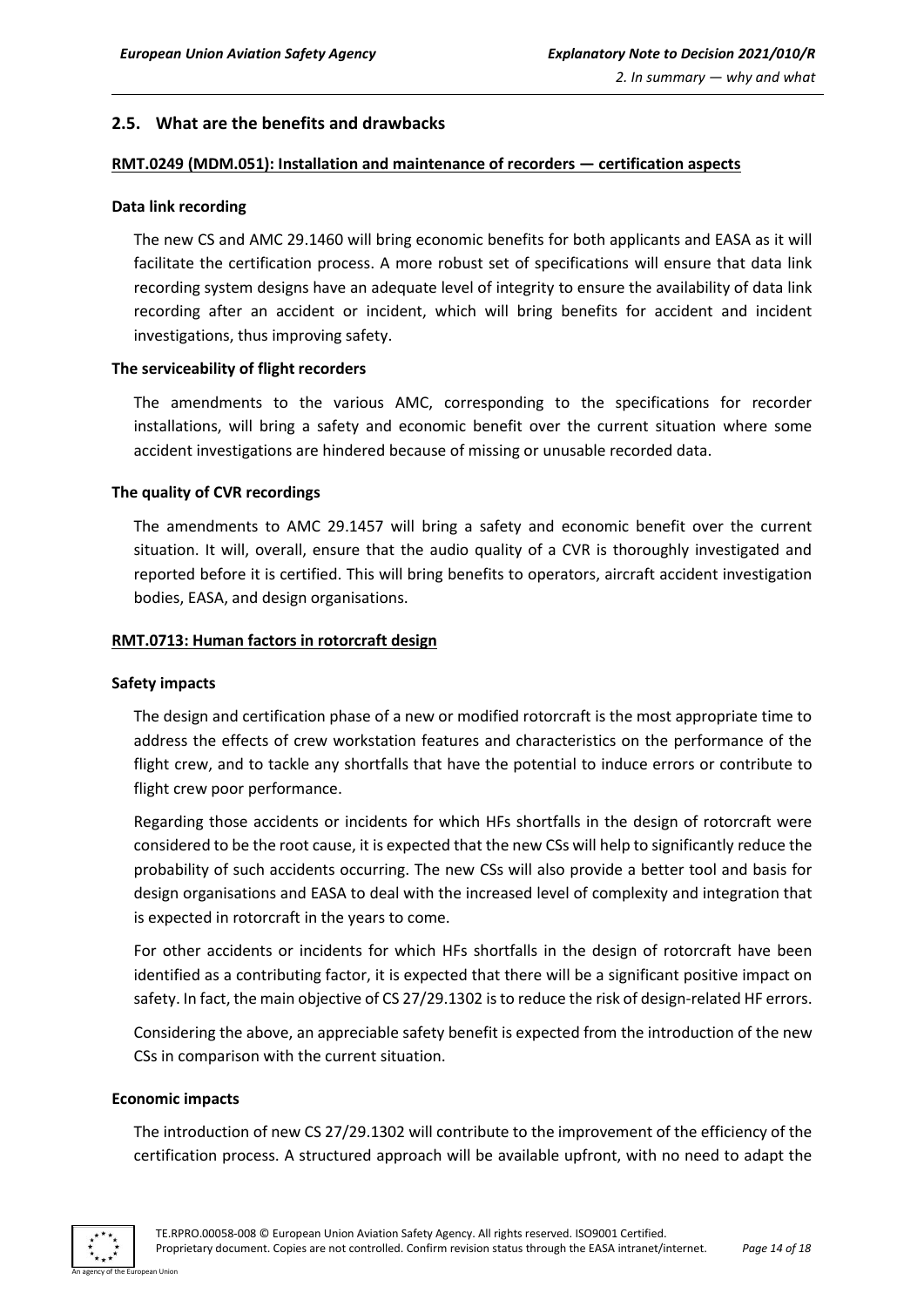existing CS-25 material through the issuance of project-related certification review items (CRIs), as has been the case for recent CS-29 large rotorcraft projects.

The introduction of new CS 27/29.1302 for HFs assessments is not expected to significantly increase the costs for the industry due to the fact that HFs assessments have already been performed for the majority of recent rotorcraft certification projects, based on project-related CRIs.

The availability of CS 27/29.1302 for HFs from the start of the certification process may even lead to cost savings. This is due to the fact that the applicant will clearly be aware upfront of what is required for the rotorcraft to be certified. The applicant may, therefore, be able to better plan the certification project, and discussions with EASA may be facilitated.

Where project-related special conditions have not been systematically issued in the past, e.g. for some CS-27 small rotorcraft, there will be an higher impact on cost. The increased costs for these rotorcraft may, however, outweigh the risk of certifying them with unidentified HFs issues. If such HFs issues are discovered during operation, they may require a very expensive redesign of the rotorcraft. In order to limit potential additional costs, EASA has introduced a proportionate approach for the application of CS 27.1302.

For simpler certification cases, appropriate alleviations have been included in the AMC (refer to paragraph 3.2.9). Refer also to Section 2.3 above.

# **Conclusion**

The amendments issued by this Decision are expected to provide an appreciable safety benefit, would have no social or environmental impacts, would not have a major impact on certification costs, and would streamline the certification process.

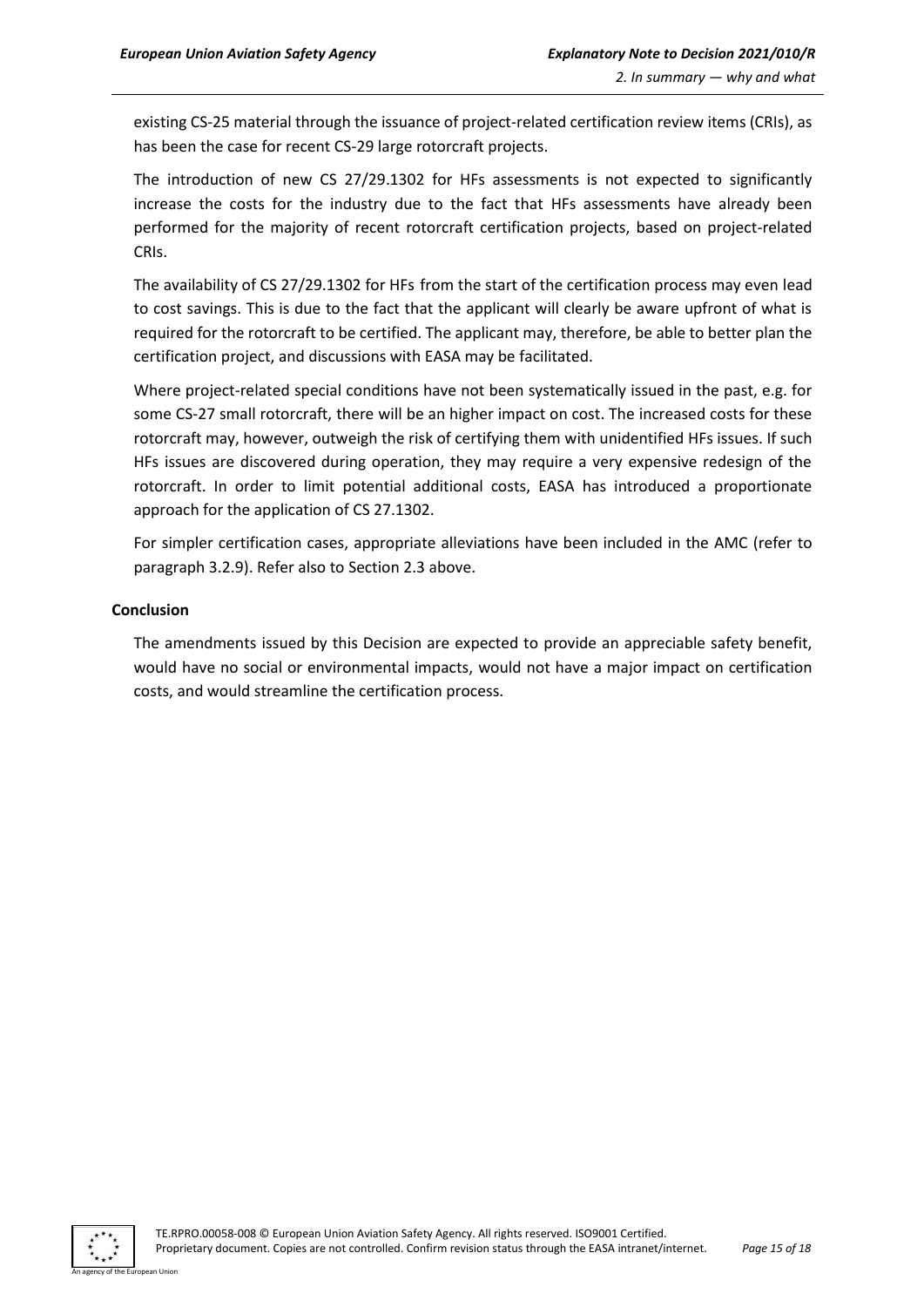# <span id="page-15-0"></span>**3. How do we monitor and evaluate the rules**

#### **RMT.0249 (MDM.051): Installation and maintenance of recorders — certification aspects**

The monitoring by EASA of the effects created by Amendment 9 to CS-29 will consist of:

- (a) the experience gained by EASA from future CS-29 type-certification projects in the field of flight recorder installations; and
- (b) in the long term, the trend of the issues encountered with flight recorders during investigations of accidents and incidents, as well as other feedback received from rotorcraft operators and oversight authorities.

Item (a) depends on the applications received after Amendment 9 to CS-29. A review could not be performed earlier than 5 years after the date of applicability of Amendment 9 to CS-29, and it would require the availability of experience gained from several certification projects for each type of aircraft.

Item (b) would be available once the new type designs have entered into service and have been operated for a sufficient amount of flight time, which would require several years (at least 5 years to obtain statistically relevant information).

# **RMT.0713 Human factors in rotorcraft design**

The new CS 27/29.1302 shall be assessed by EASA based on the experience gained from CS-27/CS-29 certification projects after Amendment 8/9, via the monitoring ensured in the context of the usual continuing airworthiness process followed by EASA and type-certificate holders, and also through the investigations of occurrences and safety recommendations from safety investigation authorities.

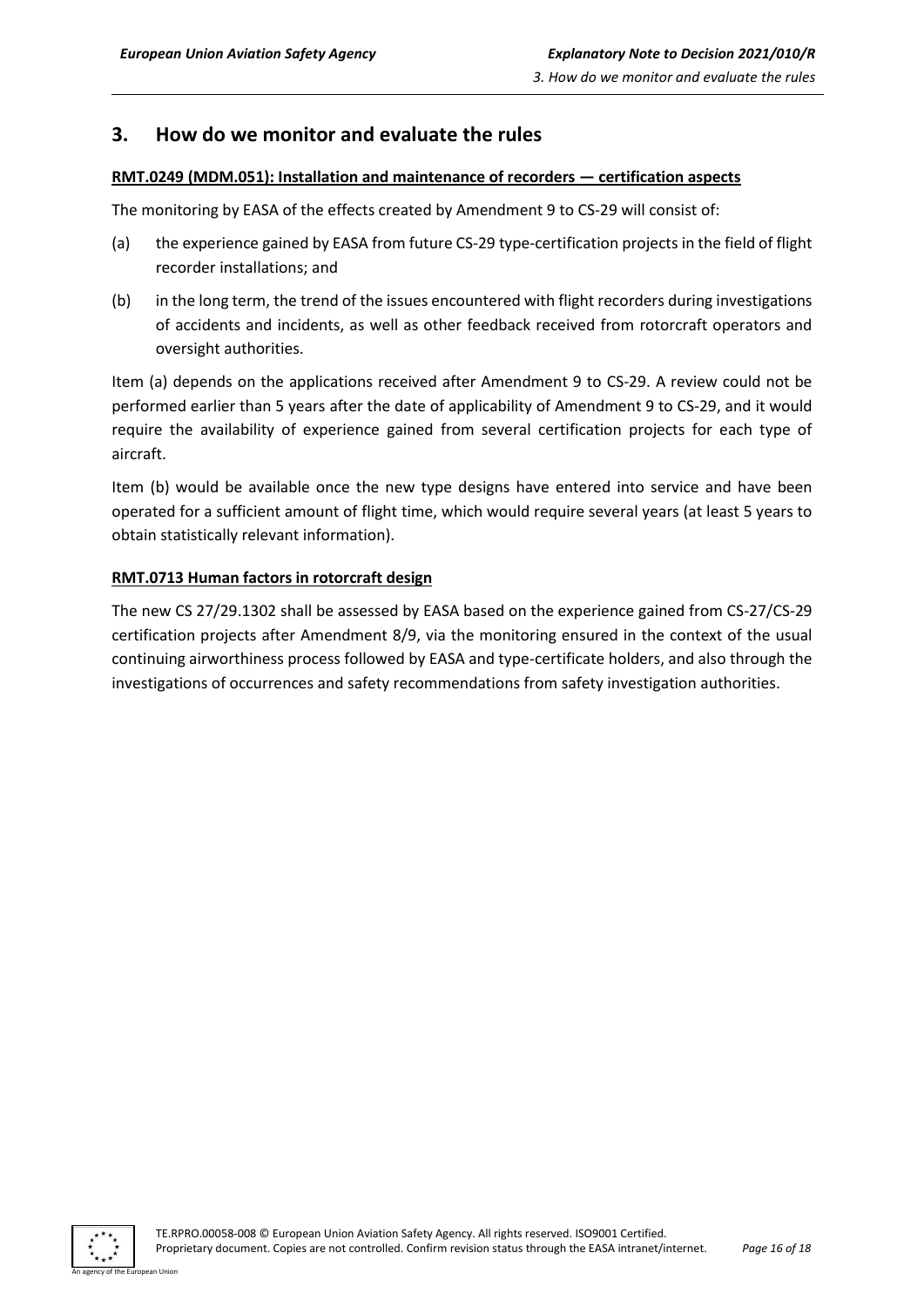# <span id="page-16-0"></span>**4. References**

# <span id="page-16-1"></span>**4.1. Related decisions**

- Decision No. 2003/15/RM of the Executive Director of the Agency of 14 November 2003 on certification specifications for small rotorcraft (« CS-27 »)
- Decision No. 2003/16/RM of the Executive Director of the Agency of 14 November 2003 on certification specifications for large rotorcraft (« CS-29 »)

# <span id="page-16-2"></span>**4.2. Other reference documents**

- ICAO Annex 6, Part I (Eleventh Edition, July 2018 incorporating Amendments 1 to 43), Appendix 8, Section 1 (General requirements) and Section 7 (Inspections of flight recorder systems)
- ICAO Annex 6, Part III (Ninth Edition, July 2018– incorporating Amendments 1 to 22), Appendix 4, Section 1 (General requirements) and Section 6 (Inspections of flight recorder systems)
- EUROCAE Document ED-93 (dated November 1998), 'Minimum aviation system performance specification for CNS/ATM message recording systems'
- EUROCAE Document ED-112A (dated September 2013), 'Minimum operational specification for crash protected airborne recorder systems'